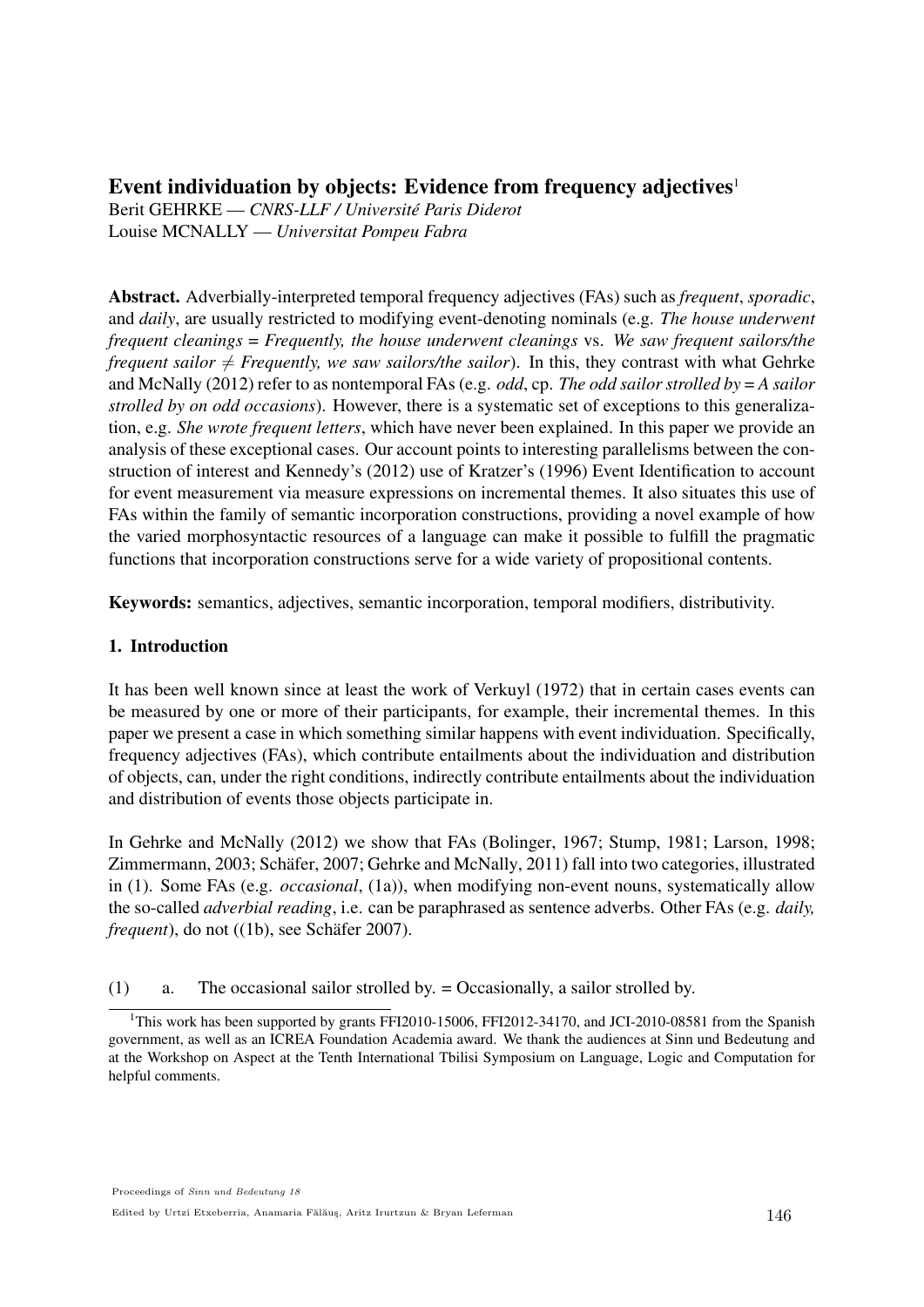b. A frequent sailor strolled by.  $\neq$  Frequently, a sailor strolled by.

We argue in that paper that the contrast is related to whether the FA expresses strictly temporal distribution (e.g. *frequent*, *daily*, some uses of *occasional*; hereafter, *temporal FAs*) vs. non-temporal distribution (*rare*, *odd*, other uses of *occasional*; hereafter, *non-temporal FAs*), a distinction to which we return below.

However, there seem to be exceptions to this generalization (Gehrke and McNally, 2011). FAs like *frequent* can sometimes have an adverbial reading in combination with non-event nouns in certain argument positions of certain verbs, e.g. with themes of verbs of creation and consumption ((2)). Though we were able to observe that the exception does not hold for incremental theme arguments more generally  $((3))$ , and we identified some other suggestive contrasts, e.g. that in  $(2b)$  and  $(4b)$ vs. (4a), until now we have had no analysis of these facts.

- (2) a. She wrote me frequent letters. = Frequently, she wrote me a letter.
	- b. She baked frequent batches of cookies. = Frequently, she baked a batch of cookies.
	- c. She drank frequent cups of coffee. = Frequently, she drank a cup of coffee.
- (3) a. ??She read frequent books to her mother. b. ??She mowed frequent lawns.
- (4) a. ??She baked frequent cookies.
	- b. She baked frequent cakes.

The goal of this paper is to account for these exceptions. We show that the adverbial reading in these exceptional cases requires that the atomic events described by the VP 1) be uniquely individuated by the (temporal) FA-modified argument, 2) have a uniform, continuous internal structure (in the sense we elaborate on below), and 3) describe stereotypical activities. In addition, the nominal modified by the FA must be plural. We then argue that semantic composition in these cases proceeds via semantic incorporation (McNally, 1995; van Geenhoven, 1995; Chung and Ladusaw, 2003; Farkas and de Swart, 2003, among others), implemented via a generalized version of Chung and Ladusaw's Restrict rule. Ultimately, the analysis points to interesting parallels between event individuation by temporal FAs and event measurement via incremental themes as analyzed by Kennedy (2012). It also situates this use of FAs within the family of semantic incorporation constructions, providing a novel example of how the varied morphosyntactic resources of a language can make it possible to fulfill the pragmatic functions that incorporation constructions serve for a wide variety of propositional contents.

The paper is structured as follows. Section 2 sharpens the empirical generalizations concerning the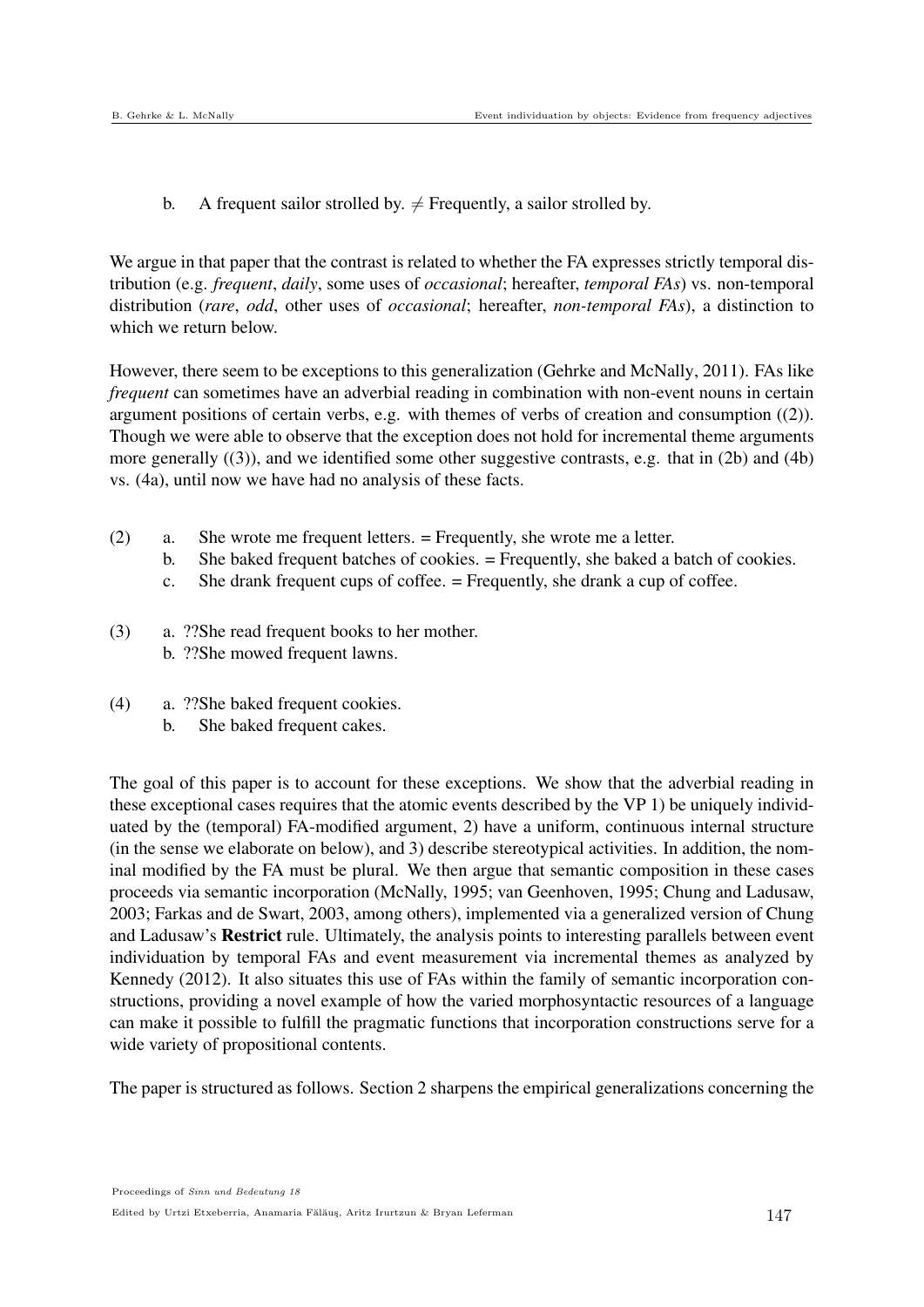requirements that have to be met in order for the adverbial reading to arise exceptionally with FAs like *daily, frequent* etc. in combination with non-event nouns. Section 3 spells out the analysis and situates the construction within the context of semantic incorporation constructions more generally. Finally, section 4 concludes.

#### 2. Sharpening the empirical generalization

In this section, we show that four conditions have to be met in order for a verb phrase to allow a temporal FA with a non-event noun on the adverbial reading. To substantiate our claims about the sorts of examples that are unacceptable, we have carried out searches on the GloWbe web corpus of English available at http://corpus.byu.edu and some complementary searches using Google; the sorts of VPs we mark as infelicitous have failed, except in a few very residual cases to be noted below, to have counterparts in the corpus.<sup>2</sup>

First, the distribution expressed by the FA has to involve one unique discernible event for each discernible object described by the (singular form of the) nominal. This accounts for one of the contrasts mentioned in the introduction and repeated in (5), as well as for the contrast in (6).

- (5) a. ??She baked frequent cookies.
	- b. She baked frequent cakes.
	- c. She baked frequent batches of cookies.
	- d. I smoked frequent cigarettes on the smoke-filled balcony. *(books.google.com/books?isbn=0307595323, p. 67)*
- (6) a. ??He ate frequent peanuts.
	- b. He ate frequent handfuls of peanuts.

The bare plural *cookies* in (5a) does not identify one unique discernible event because one typically bakes more than one cookie at a time. In contrast, the common unit for each baking event involving cakes *is* one cake per event, which is why (5b) is acceptable; the same holds, mutatis mutandis, for (5d). However, if we add a typical unit measure in which cookies are baked, such as *batches* in (5c), the example becomes acceptable: each batch corresponds to a unique discernible baking event. Similarly, in the case of (6), as more than one peanut can be (and often is) eaten simultaneously, the condition of one unique event per discernible object is not satisfied; however, the use of a distinct unit measure such as *handful* ameliorates such examples. More generally, unit measure nominals such as *instance*, *dose*, *sip*, *cup* can improve examples with verbs that would resist adverbially-used temporal FAs in cases where, without the measure nominal, the VP describes an event that involves a plurality or an undelimited mass that impedes an association between a unique discernible event

<sup>&</sup>lt;sup>2</sup>Attested examples from this corpus are indicated simply as *GloWbE*; a few others extracted from Google searches are indicated with the corresponding URL.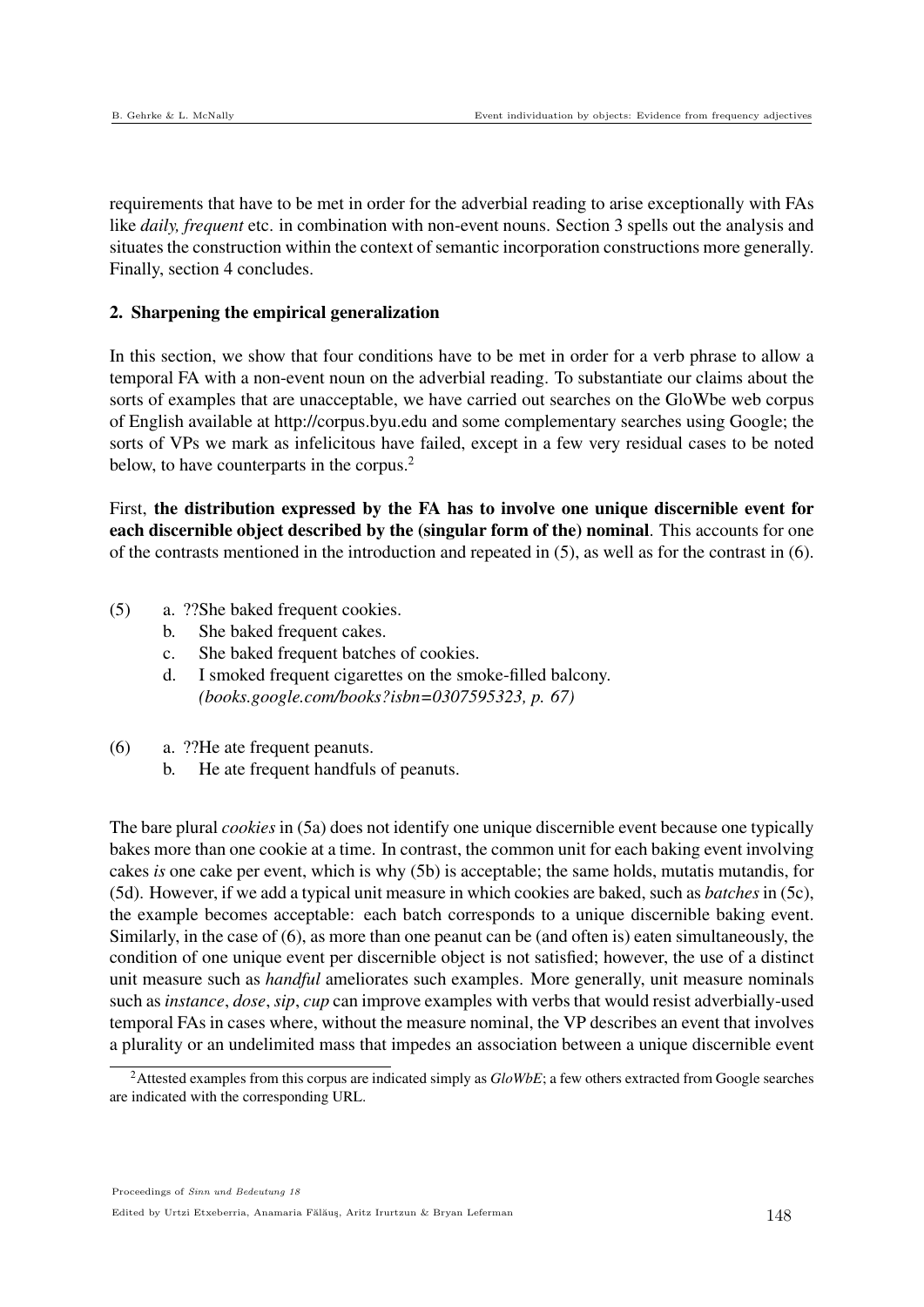and discernible object described by the nominal containing the FA ((7)).

- (7) a. ...distribute your financial resources to purchase frequent doses of lovely things rather than infrequent doses of lovelier things. *GloWbE* (cp. ??She purchased frequent CDs.)
	- b. Simple measures such as drinking frequent sips of water... *GloWbE* (cp. ??They drank frequent beers.)

Other verbs that allow the adverbial reading with these FAs include *send* and *receive* in combination with the particular arguments in (8), which again typically involve one unique discernible event for each discernible object.

- (8) a. Send frequent emails to your professor if something is hard to understand... *GloWbE* b. Please make sure you check your child's book bag everyday because I do send frequent letters home informing you about upcoming information. *http://www.cabarrus.k12.nc.us/cms/lib07/NC01910456/Centricity/Domain/5154/ sept.%205-9.doc*
	- c. ...she has begun receiving frequent messages from doubting pastors... *GloWbE*
	- d. He received frequent letters asking for his prayers... *GloWbE*

The second generalization we observe is that **each event has to have a uniform, temporally con**tinuous internal structure, with little variability within or across events. Otherwise, the examples with FAs are generally infelicitous, as was the case, for instance, in (3), repeated in (9).

(9) a. ??She read frequent books to her mother. b. ??She mowed frequent lawns.

The examples in (10) illustrate that, even if there is a unique, discernible event for each unique, discernible object, the sentence is not acceptable if this second condition is not met.

- (10) a. ??He knitted frequent sweaters.
	- b. ??She painted frequent pictures of her sister.
	- c. ??He played/composed frequent sonatas.
	- d. ??She directed/starred in frequent movies.
	- e. ??He wrote/read frequent books. (cp. write frequent letters)
	- f. ??She ate frequent pizzas. (cp. eat frequent meals, (6b))

g. ??The child built frequent towers with blocks.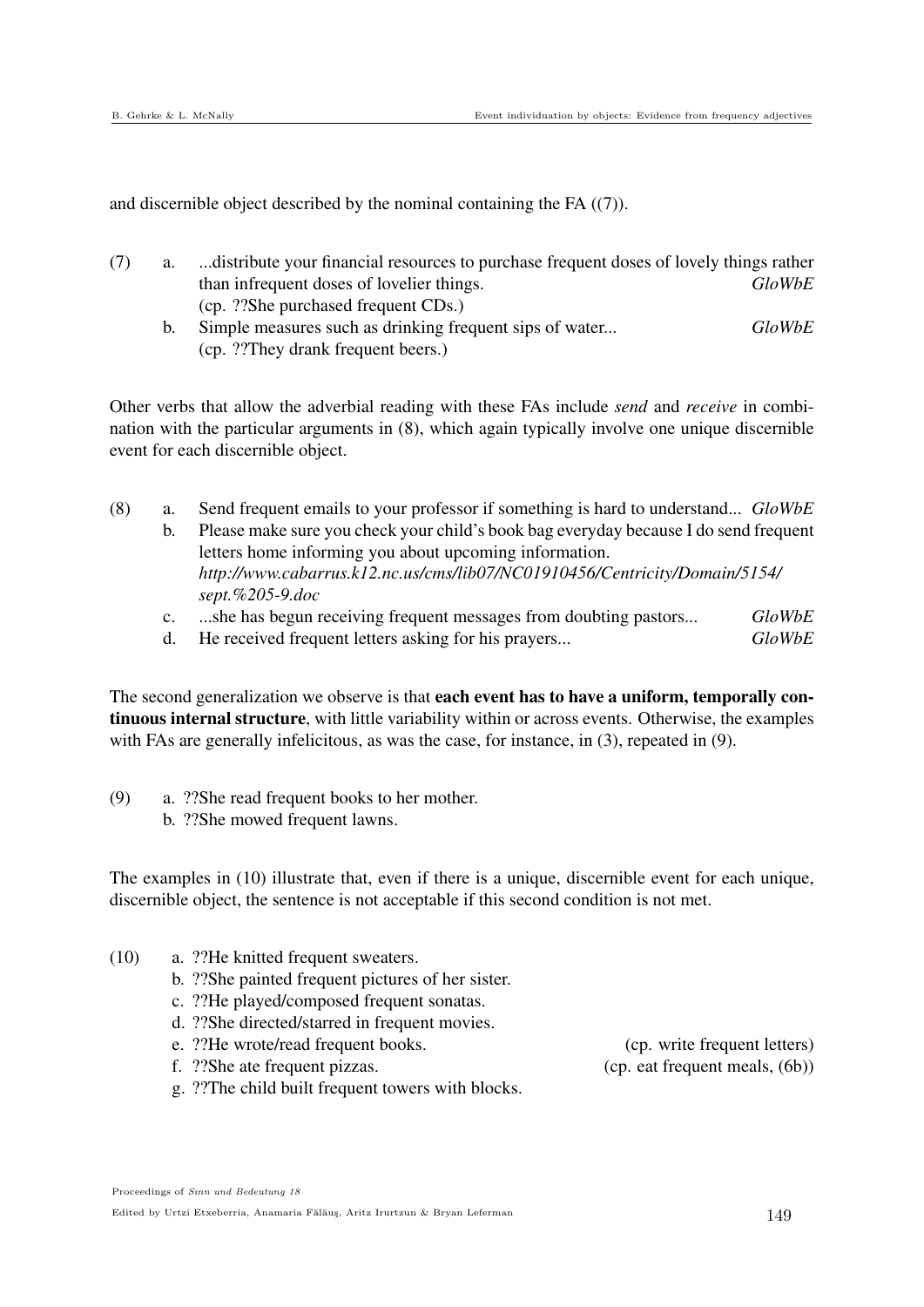All of the above verbs in combination with the objects in question describe activities that are likely to have non-uniform or temporally discontinuous subparts. This may be due to the fact that the activity itself may develop in a discontinuous way, because it may involve taking breaks (e.g. knitting a sweater, composing a sonata) or repetitions over a particular part of the object (e.g. the examples with *movies*, playing a sonata, or reading a book). It may also be that the object is unlikely to be uniquely mapped to one event involving the same individual (e.g. eating a pizza is something often done by a group of people). Finally, uniformity may fail because the objects themselves have heterogeneous subparts that may affect the way in which the activity develops, as might be the case, e.g. with *build a tower* or *direct a movie*. In contrast, an event of writing a letter or email is much more likely to have simpler internal structure, and the mapping between the object and the development of the activity is more likely to follow a unique (metaphorical) two-dimensional path, e.g. from the beginning to the end of the letter/email.

The third generalization governing the acceptability of the adverbial reading with temporal FAs modifying non-event nominals is that the verb-object combination (the VP) has to name a stereotypical activity. The examples we have seen above all arguably involve stereotypical objectactivity pairs (summarized in (11)):

- (11) a. cake, (batch of) cookies: bake
	- b. letter: write, receive, send
	- c. e-mail, message: receive, send

In contrast, examples in which the relation between the event and the object described by the FAmodified nominal is not stereotypical sound odd, even though other formulations expressing the intended meaning are perfectly acceptable (contrast (12a,b) and (12c,d)):

- (12) a. ??He married periodic heiresses.
	- b. He periodically married an heiress.
	- c. ??She received frequent posters in the mail.
	- d. She frequently received a poster in the mail.

These three generalizations have a pragmatic component to them, and thus it should not be surprising if some counterexamples are found. Nonetheless, our intuitions are quite robustly supported by corpus data. Our Google searches revealed only 1 example each (from clearly native speakers, non-translated English) of *mowed frequent lawns* and *wrote frequent books*, apparently contravening the uniformity generalization. Moreover, inspection of these examples showed that they are cases where the activity the VP denotes is being presented as stereotypical of or as characterizing the subject, i.e. they are consistent with the stereotypicality condition in their context of use. Thus, while further research is needed to fully consolidate these three generalizations, we consider them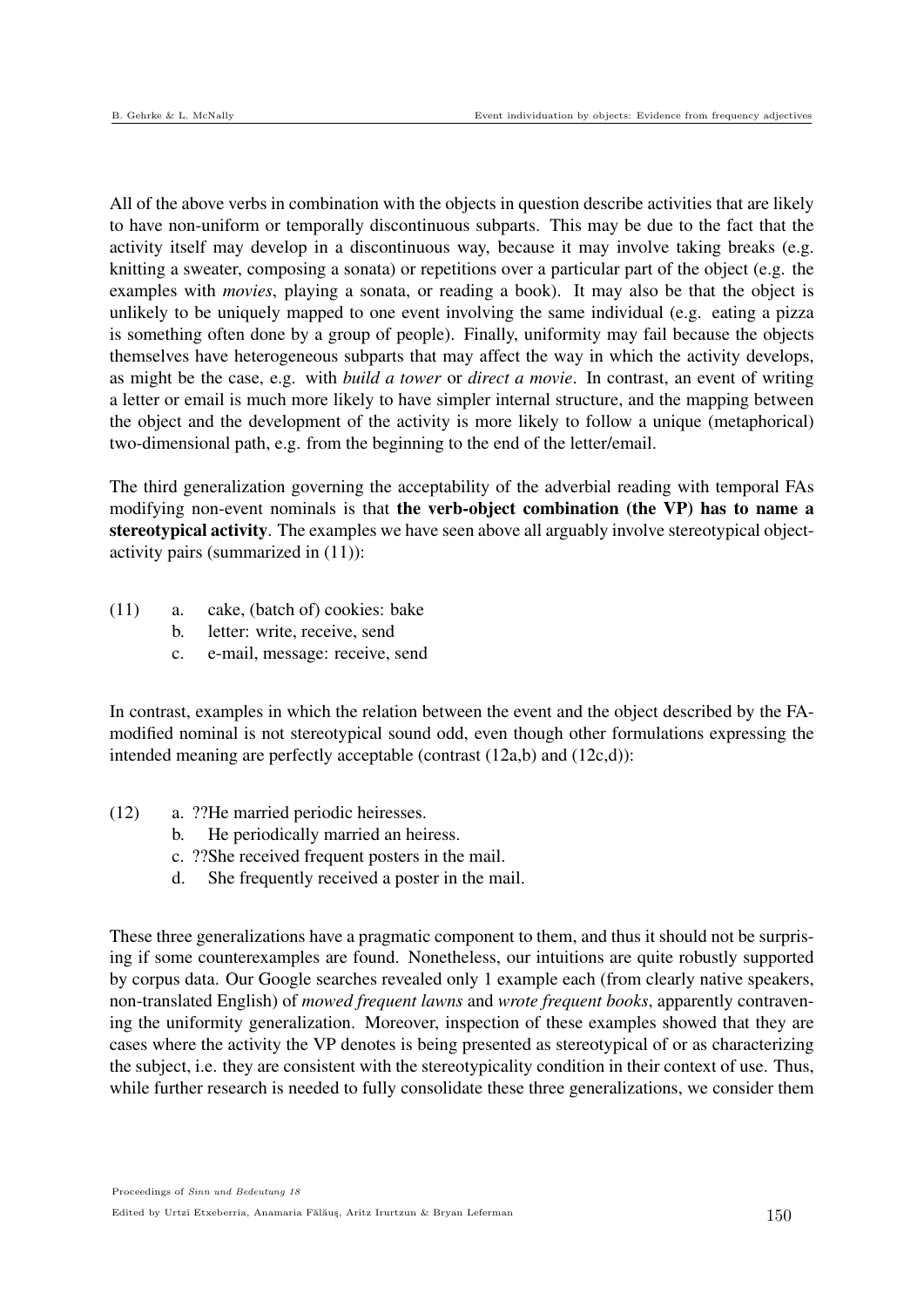sufficiently supported to use them as a basis for an analysis.

The fourth and final generalization is clearly grammatical: the FA-modified nominals have to be plural. The examples become systematically infelicitous if the nominal appears in the singular, and we have not found examples of this sort in Google searches:

- (13) a. ??She baked a frequent cake/a frequent batch of cookies.
	- b. ??He ate a frequent handful of nuts.
	- c. ??I do send a frequent letter home...
	- d. ??...distribute your financial resources to purchase a frequent dose of lovely things
	- e. ??He received a frequent letter asking for his prayers.

Finally, we note in passing uses of temporal FA-modified non-event nominals that fall outside the scope of this paper. These examples involve light or support verb constructions and idiom chunks ((14)), as well as property-attributing (rather than possessive or literally locative) uses of *have*  $((15))$ .

- (14) a. Over the next 80 years Call, who would became one of the more successful commercial photographers in the state, took frequent pictures of the wilderness of Maine. *http://usmfreepress.org/2009/12/07/exhibit-review-capturing-two-centuries-ofaffection-for-the-maine-woods/*
	- b. She undertook frequent responsibilities for the IB Organisation... *GloWbE*
	- c. The same can be said about the hundreds of people I once knew or had frequent beers with... (cp. ??He drank frequent beers with his friends.) *http://www.absolutepunk.net/journal.php?do=showentry&e=359172*
	- d. Keep frequent tabs on offenders... *GloWbE*
- (15) a. If a person has frequent symptoms, would you suggest that they take that preventively every night... *GloWbE*
	- b. ...you should realize that the sources you quote have frequent errors about specific US losses... *GloWbE*

In the remainder of the paper, we set aside these cases, which introduce complexities that we cannot explore due to space limitations, and focus on accounting for the properties we have identified for the other cases: unique individuation by the FA-modified argument; uniform, continuous internal structure for the event; description of stereotypical activity; and the fact that the FA-modified noun has to be plural.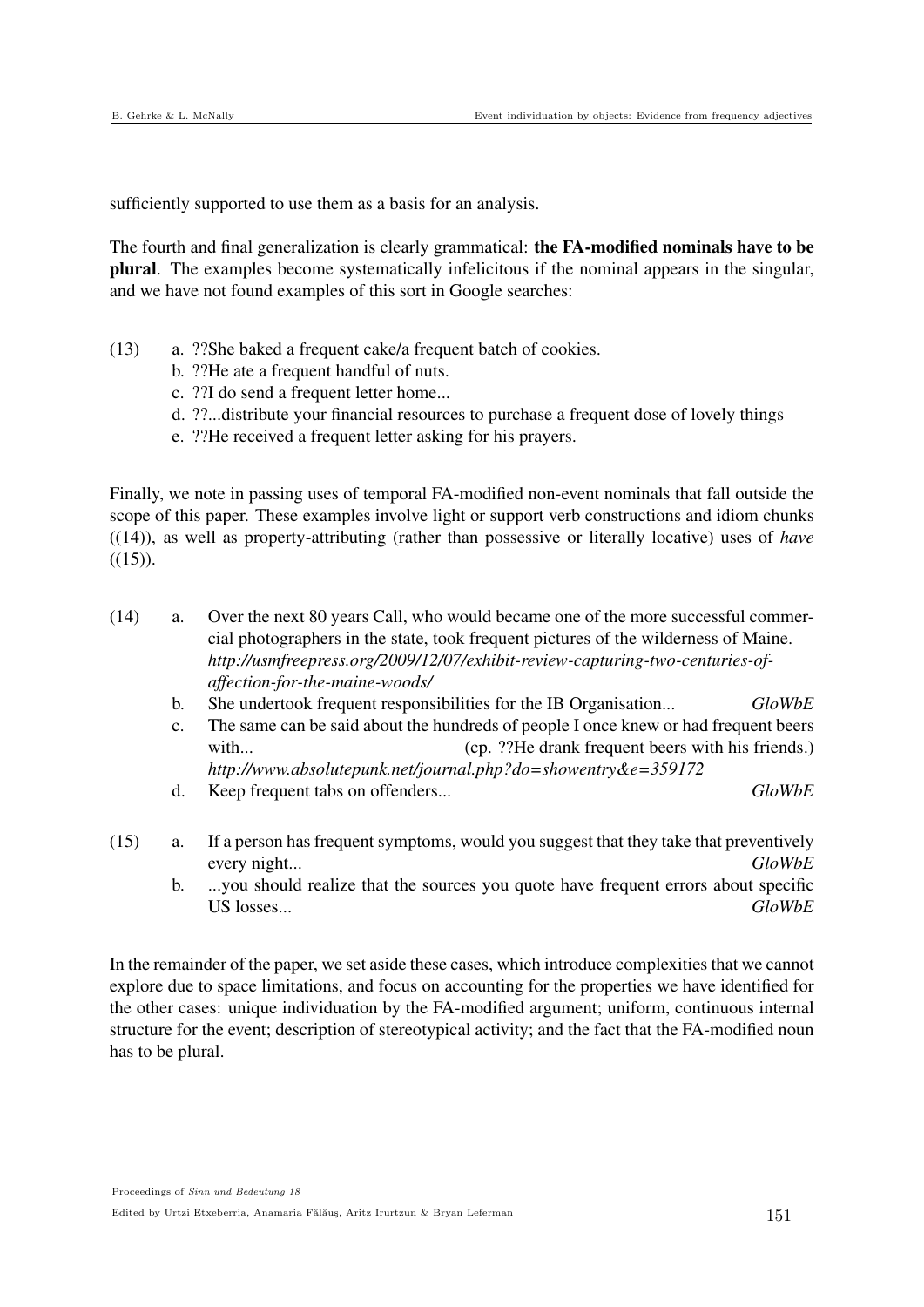#### 3. Analysis

#### 3.1. Gehrke and McNally (2012)

We begin by providing the relevant basic ingredients for the analysis from Gehrke and McNally (2012). As noted above, we argue that FAs fall into two different classes, those that are strictly temporally distributing ((*in*)*frequent*, *periodic*, *sporadic*, and the fixed frequency adjectives *daily*, *weekly*, *monthly*, etc.; see (16)), and those that involve distribution over some non-temporal domain (*occasional*, *odd*, *rare*; see (17)).<sup>3</sup>

- (16) a. The house underwent monthly/frequent/periodic/sporadic cleanings.
	- b. The house underwent a/??the monthly/frequent/periodic/sporadic cleaning.
	- c. ??A/??The monthly/frequent/periodic/sporadic sailor is 6 feet tall.
	- d. The reviews were ?monthly/frequent/periodic/sporadic.

| (17) | a. ??The house underwent odd cleanings.       | (on relevant reading) |
|------|-----------------------------------------------|-----------------------|
|      | b. The house underwent ??an/the odd cleaning. |                       |
|      | c. ??An/The odd sailor is 6 feet tall.        |                       |
|      | d. ??The sailor was odd.                      | (on relevant reading) |
|      |                                               |                       |

As these examples show, nouns modified by temporal FAs can appear in the plural ((16a)), whereas this is not possible with non-temporal FAs  $((17a))$ . Furthermore, in combination with singular nouns, temporal FAs require an indefinite article ((16b)), whereas non-temporal FAs require the definite article ((17b)). The contrast in (16c) vs. (17c), based on an example provided in Stump (1981), illustrates what we mean by distribution over a non-temporal domain, which is only possible with non-temporal FAs: in this case the individuals in question can be temporally co-located as long as they are properly distributed over some other sort of contextually-identified domain (typically space). Finally, temporal but not non-temporal FAs can be used predicatively ((16d) vs. (17d)). In the remainder of this paper, we discuss only the temporal FAs, as these are the ones that

- (i) a. The house underwent occasional cleanings.
	- b. The house underwent an/the occasional cleaning.
	- c. The occasional sailor is 6 feet tall.
	- d. The cleaning/??sailor was occasional.

*Rare* has a predicative use under certain conditions despite meeting the criteria for nontemporal FAs according to the rest of our diagnostics. Fixed frequency temporal FAs such as *monthly* behave slightly more like relational adjectives than do variable frequency temporal FAs such as *sporadic* (see McNally and Boleda, 2004, on relational adjectives). The generalizations concerning temporal FAs apply most clearly to the latter. See Gehrke and McNally (2012) for further discussion.

<sup>3</sup>*Occasional* shows properties of both temporal and non-temporal FAs ((i)); we argue in Gehrke and McNally (2012) that it is ambiguous.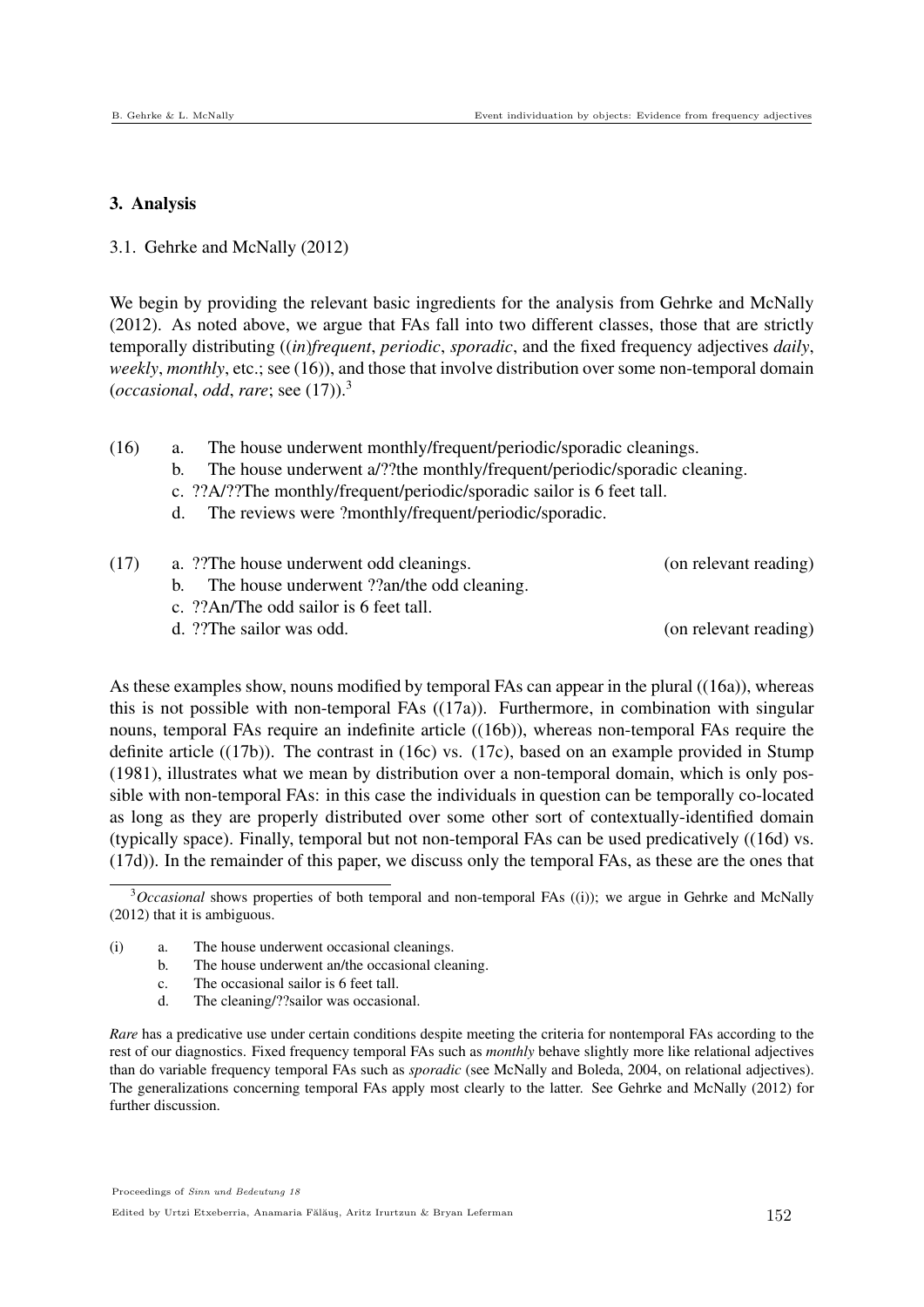occur in the cases that are the topic of this paper.

In Gehrke and McNally (2012), we propose that temporal FAs are sortally restricted to events, and that they can apply either to event kinds or to pluralities of event tokens (understood as sums of events in an algebraic model, e.g. Link, 1983). Our fourth generalization from the previous section was that non-event nouns modified by FAs generally must be plural, cf. (18).

- (18) a. ??She wrote a frequent/periodic/sporadic letter to her mother.
	- b. She wrote frequent/periodic/sporadic letters to her mother.

Hence, we assume that only the plurality-of-event-tokens case is relevant here. Our semantic representation for temporal FAs is very simple: they introduce an intersective predicate of events  $((19))$ .

(19) 
$$
\mathbb{E}[\mathbf{FA}_{temp}]: \lambda e[\mathbf{FA}_{temp}(e)]
$$

The satisfaction conditions on temporal FAs, stated in (20), provide information about the distribution of a set of events at a given spatiotemporal index.  $FA_{temp}$  holds of a plurality argument at an index  $i$  just in case the distribution of the set of atomic parts of that argument at  $i$  is what the FA requires (**distribution** is a function that yields the distribution *dist* of a set of entities at i, with values like *high*, *low*, *daily*, etc.):<sup>4</sup>

(20)  $\forall e, i[\mathbf{FA}_{temp}(e) \text{ at } i \leftrightarrow \text{distribution}(\{e': \text{atomic-part-of}(e', e) \text{ at } i\}) = dist]$ 

We posit that the FA can combine with the noun via an intersective predicate modification rule. Thus, e.g. *frequent cleanings* denotes a property of pluralities of cleanings whose atomic parts have a high distribution (see Krifka, 1989, for a definition of atomic part):

(21) [frequent cleanings]: 
$$
\lambda e
$$
[cleaning\*(e)  $\wedge$  frequent(e)]  
=  $\lambda e$ [cleaning\*(e)  $\wedge$  distribution({*e*' : atomic-part-of(*e*', e) at *i*}) = high]

We refer the reader to Gehrke and McNally (2011, 2012) for further discussion and arguments in favor of this analysis. With this semantics in hand, we turn to the analysis of the data that interest us here.

Proceedings of Sinn und Bedeutung 18

Edited by Urtzi Etxeberria, Anamaria Fălăuş, Aritz Irurtzun & Bryan Leferman 153

<sup>4</sup>The distribution function must guarantee that the members of the set be properly individuable and that the distribution be sufficiently regular (see Stump, 1981; Zimmermann, 2003; Schafer, 2007, for discussion). As the means by ¨ which this is guaranteed is not crucial to our proposal, we will not discuss the options further here.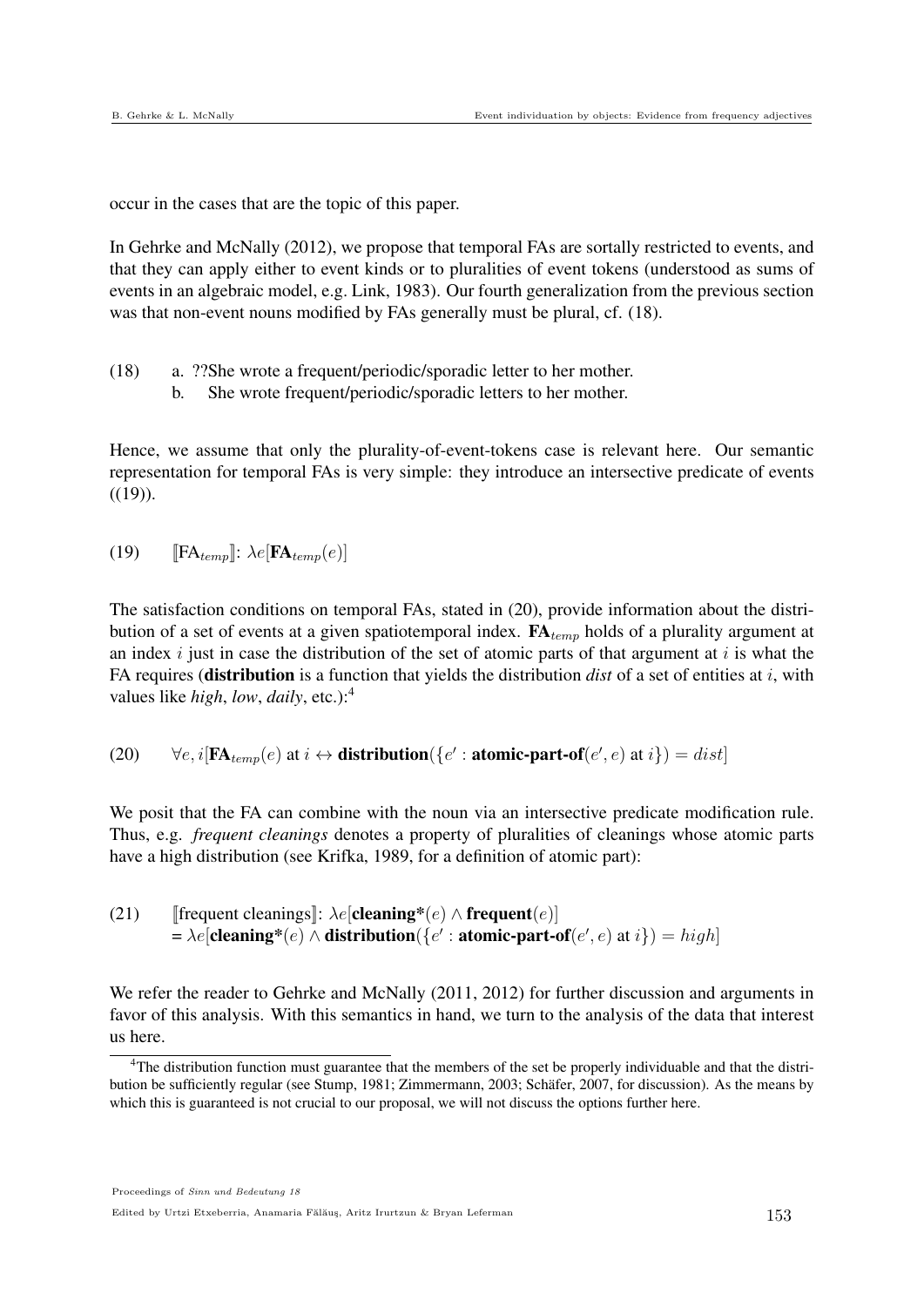#### 3.2. The adverbial reading with temporal FAs and non-event nouns

In order to account for the facts in section 2 using the basic semantics for temporal FAs from the previous section, two issues must be dealt with. First, we need to state more precisely the conditions that have to be met in order for the adverbial reading with FAs modifying non-event nouns to be possible at all. Second, we need to solve the sortal mismatch between the temporal FA, which denotes a property of pluralities of events, and the denotation of the noun it combines with, which, in the cases that interest us, is not a property of events.

## 3.2.1. Atomic Event-Entity Mapping and stereotypicality

To account for the conditions that there be a unique discernible event per discernible object and that the events described must have a uniform, temporally continuous structure, we propose that Atomic Event-Entity Mapping (AEEM), stated in (22), must be satisfied. AEEM requires that there be a 1-to-1 mapping between the atomic parts of the entities in the denotation of the nominal containing the FA and those of the events in the denotation of the verb. Crucially (and perhaps controversially), we consider it necessary for an event to count as truly atomic that it be associated with a single, continuous temporal trace. This condition guarantees that the FA will eventually properly distribute over events.

(22)  $\forall P[\text{AEEM}(P) \leftrightarrow \forall x, e[P(x, e) \leftrightarrow$  $[\forall x', \text{atomic-part-of}(x', x) \exists ! e', \text{atomic-part-of}(e', e) [P(x', e')] \land$  $\forall e', \textbf{atomic-part-of}(e', e) \exists !x', \textbf{atomic-part-of}(x', x)[P(x', e')]]]$ 

AEEM accounts for the oddness of sentences for which an argument can easily participate in atomic events in pluralities, such as those in (23):

- (23) a. ??She baked frequent cookies.
	- b. ??He ate frequent peanuts.
	- c. ??They saw frequent sailors.

It also accounts for the the fact that adding a description of a unit measure to the FA-modified nominal can make the examples acceptable, as the AEEM can hold between the events and the unit measures in question ((24)).

- (24) a. She baked frequent batches of cookies.
	- b. He ate frequent handfuls of peanuts.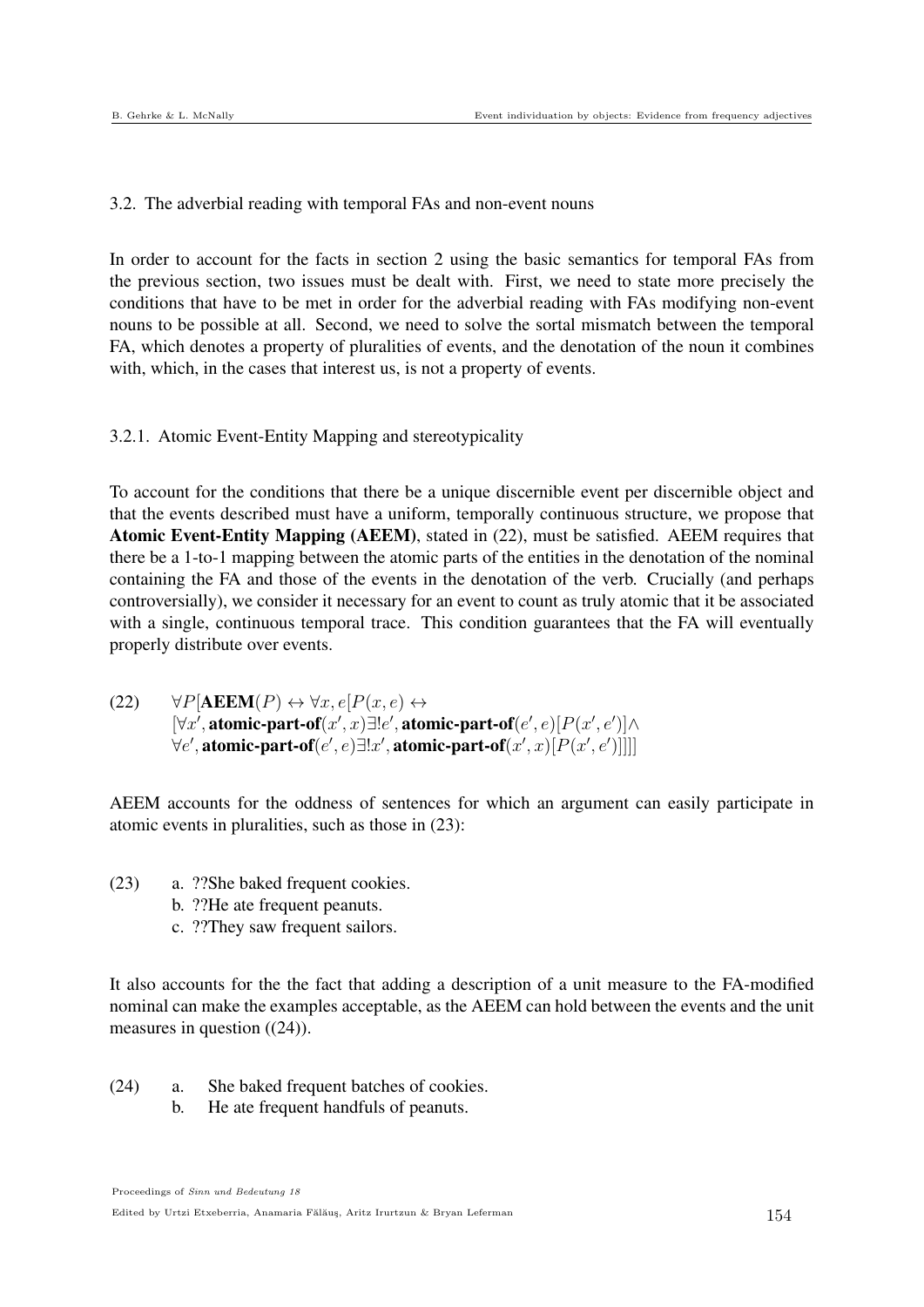Furthermore, it accounts for the oddness of sentences where the same atomic entity participates in multiple atomic events, whether because the object can undergo the same eventuality multiple times or because the event in which the entity participates is temporally discontinuous (or both).

- (25) a. ??She baked frequent potatoes.
	- b. ??She knitted frequent sweaters.
	- c. ??She read frequent books.
	- d. ??She watched frequent movies.

More generally, this will keep the structure of the events and the objects involved relatively simple and uniform, accounting for the remaining examples in (9) and (10) as well.

In addition to AEEM, there needs to be a condition enforcing the **stereotypicality** of the event described by the VP. While we are skeptical that it is possible to define a formal condition on stereotypicality, Aguilar Guevara (2013) offers a few recent comments on the notion that we summarize here. According to Aguilar Guevara, stereotypes are conventional beliefs about concepts that are part of the world a community has access to. They are motivated by the regularity and homogeneity with which instances of these concepts occur, and they are often associated with artefacts, which tend to be produced by a particular sort of activity (e.g. baking) or used for a particular purpose (e.g. letters, for communication). Positing a felicity condition on the resulting VP that it describe a stereotypical activity will, as noted, account for the oddness of examples such as those in (26), repeated from above:

| (26) | a. ?? He married periodic heiresses. | (cp. He married heiresses periodically.) |
|------|--------------------------------------|------------------------------------------|
|      | b. ??She received frequent posters.  | (cp. She received posters frequently.)   |

There is obviously nothing impossible about marrying heiresses or receiving posters on multiple occasions, and both of these VPs describe eventualities that most likely satisfy AEEM. However, they arguably do not constitute stereotypical activities.

Why there should be a stereotypicality condition on the VPs containing temporal FA-modified non-event nominals, and how exactly it comes into play will emerge in the discussion of the compositional semantics of these VPs, to which we now turn.

3.2.2. The compositional semantics

Recall the fourth generalization we introduced in section 2, namely that the FA-modified nominal must be plural. To this we add an additional observation, namely that the nominal must be a *bare*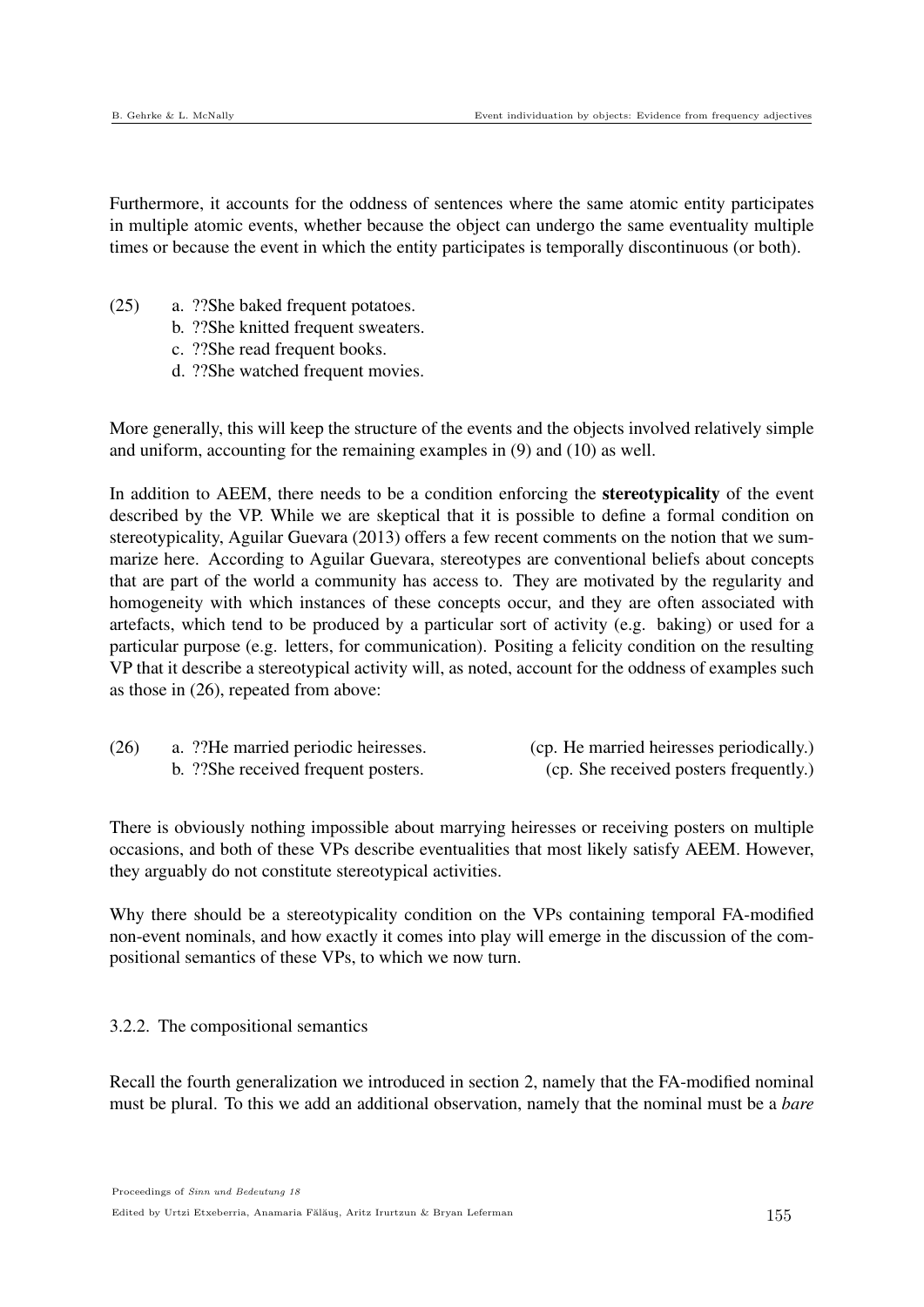plural in order for the relevant reading to arise:

- (27) a. ??She wrote me two/several/many/the frequent letters.
	- b. She wrote me those frequent letters.  $\neq$  Frequently, she wrote me those letters.

These facts, together with the stereotypicality condition, lead us to hypothesize that the VPs we are analyzing fall into the family of incorporation constructions. There are various techniques for carrying out incorporation in a semantic sense (McNally, 1995; van Geenhoven, 1995; Chung and Ladusaw, 2003; Farkas and de Swart, 2003; Dayal, 2003, 2011; Espinal and McNally,  $2011$ .<sup>5</sup> What characterizes them all is that the nominal that combines with the verb via incorporation denotes a property, rather than an entity or a quantifier over entities, despite the fact that semantically it corresponds to an entity-type participant in the eventuality denoted by the verb. In other words, in Chung and Ladusaw's (2003) terms, incorporated nominals *restrict*, rather than *saturate*, the verb's denotation.

For the purposes of illustration, consider Chung and Ladusaw's (2003) Restrict and Existential Closure (EC) composition rules for incorporation constructions ((28)).

(28) a. **Restrict**
$$
(\lambda y \lambda x.P(x, y), \lambda z.Q(z)) = \lambda y \lambda x [P(x, y) \land Q(y)]
$$
  
b. **EC** $(\lambda y \lambda x.P(x, y)) = \lambda x \exists y.P(x, y)$ 

An example of how this rule would work with the FA modifying an event nominal is given in (29).<sup>6</sup>

 $(29)$  [underwent frequent cleanings]:  $\textbf{Restrict}(\lambda y \lambda e[\textbf{undergo}(y, e)], \lambda z_{ev}[\textbf{cleaning*}(z_{ev}) \wedge \textbf{frequent}(z_{ev})])$  $\lambda = \lambda y_{ev} \lambda e$ [undergo $(y_{ev}, e) \wedge$  [cleaning\* $(y_{ev}) \wedge$  frequent $(y_{ev})$ ]] After EC:  $\lambda e \exists y_{ev}$ [undergo $(y_{ev}, e) \wedge$  [cleaning\* $(y_{ev}) \wedge$  frequent $(y_{ev})$ ]]

- (i) a. She wrote me frequent letters. I have saved them all.
	- b. She wrote me frequent, long letters that I really enjoyed.

<sup>6</sup>Unlike Chung and Ladusaw, we follow Kratzer (1996) in "severing" the external argument from the verb. Thus, the  $y$  variable in the example corresponds to the internal argument of the verb. We also add an eventuality argument to the verb's representation.

 ${}^{5}$ There is a further distinction in the literature between incorporation and pseudo-incorporation (Dayal, 2003). Space limitations preclude a discussion of this distinction here, but we note that according to the diagnostics used in Dayal (2003) and Espinal and McNally (2011), the examples we are analyzing would constitute regular semantic incorporation and not pseudo-incorporation. These diagnostics include the fact that the construction involves bare plurals rather than (number-neutral) bare nouns, that the nominal containing the FA systematically licenses the accommodation of a persistent discourse referent, as illustrated in (ia), and that it can be modified by a full range of adjective and relative clause modifiers, as in (ib).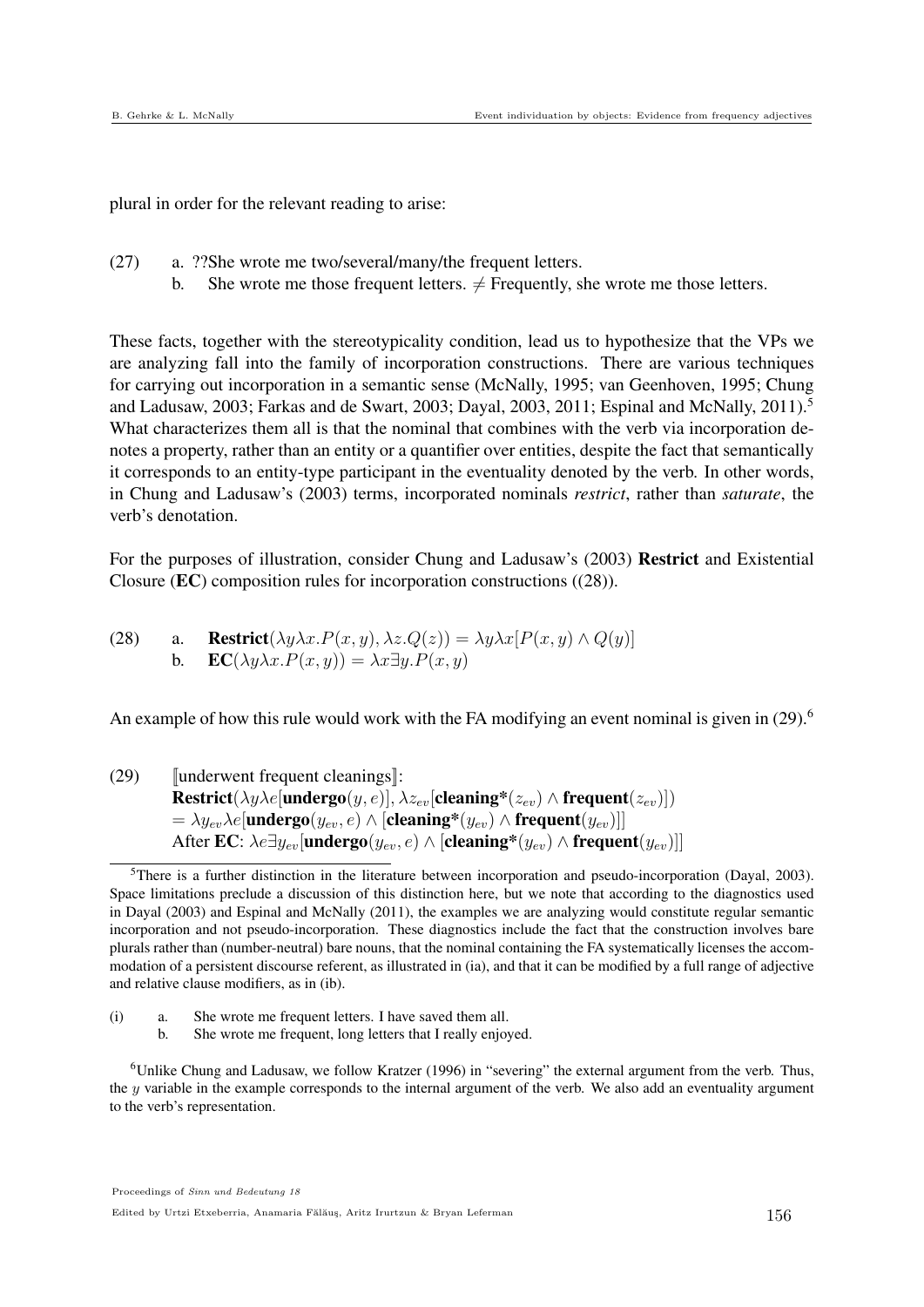For the satisfaction conditions for (29) we posit that for a plurality like that described in (21) to participate in an event, each atom that supports the distribution should participate in a distinct atom of the event described by the verb. Thus, for (29) to be true, there has to be a set of token cleaning events with a distribution that can be described as "frequent".

We can use the same compositional mechanism for cases involving non-event nominals by adding just one additional and, we would argue, independently motivated ingredient to the analysis. We assume that the property denoted by the FA has exactly the semantics we attributed to it, i.e. it is *not* attributed to the sort of entity described by the non-event noun itself. Rather, we predicate the FA of an event variable associated with that noun, building on the analyses of sortal mismatches in adjectival modification of nouns in Pustejovsky (1995) and Larson (1998). Our treatment of the noun resembles Pustejovsky's insofar as we take the event variable we need to be part of its "deeper" semantics, rather than taking the noun to directly denote a relation between entities and events, as Larson does. However, like Larson we assume that this variable must eventually become explicitly visible in the semantic composition process if it is to be targeted for predication. We differ from Pustejovsky in using not qualia structures to introduce this event variable; rather, we introduce it via a contextually-valued relation R. The semantic composition of *frequent cakes* is thus as in (30).

(30) a. [cakes]: 
$$
\lambda z \lambda e[\text{cake}^*(z) \wedge R(z, e)]
$$
  
b. [frequent]:  $\lambda e[\text{frequent}(e)]$   
c. [frequent cakes]:  $\lambda z \lambda e[\text{cake}^*(z) \wedge \text{frequent}(e) \wedge R(z, e)]$ 

In order to integrate this relation into the compositional semantics, we take inspiration in Kennedy's (2012) semantics for combining incremental theme verbs with measure phrases. Kennedy uses Kratzer's (1996) Event Identification, shown in (31), to combine incremental theme verbs with their themes.<sup>7</sup>

(31) Event Identification (Kratzer, 1996, p. 122): If  $\alpha$  is a constituent with daughters  $\beta$ ,  $\gamma$  such that  $\llbracket \beta \rrbracket$  is type  $\langle \epsilon, t \rangle$ , and  $\llbracket \gamma \rrbracket$  is type  $\langle \epsilon, \langle \epsilon, t \rangle \rangle$ , then  $\llbracket \alpha \rrbracket = \lambda x \lambda e \llbracket \beta \rrbracket (e) \wedge \llbracket \gamma \rrbracket (x)(e)$ .

The composition process proposed by Kennedy is illustrated in (32) (NU is a a parameterized measure function that measures things according to 'natural units' based on the intension of the noun; cf. Kennedy, 2012, 116).

(32) a. 
$$
[\text{eat}]: \lambda e[\text{eat}(e)]
$$

Proceedings of Sinn und Bedeutung 18

Edited by Urtzi Etxeberria, Anamaria Fălăuş, Aritz Irurtzun & Bryan Leferman 157

<sup>&</sup>lt;sup>7</sup>Kratzer assumes that external arguments do not form part of the semantics of verbs; Kennedy implicitly generalizes this to the internal argument.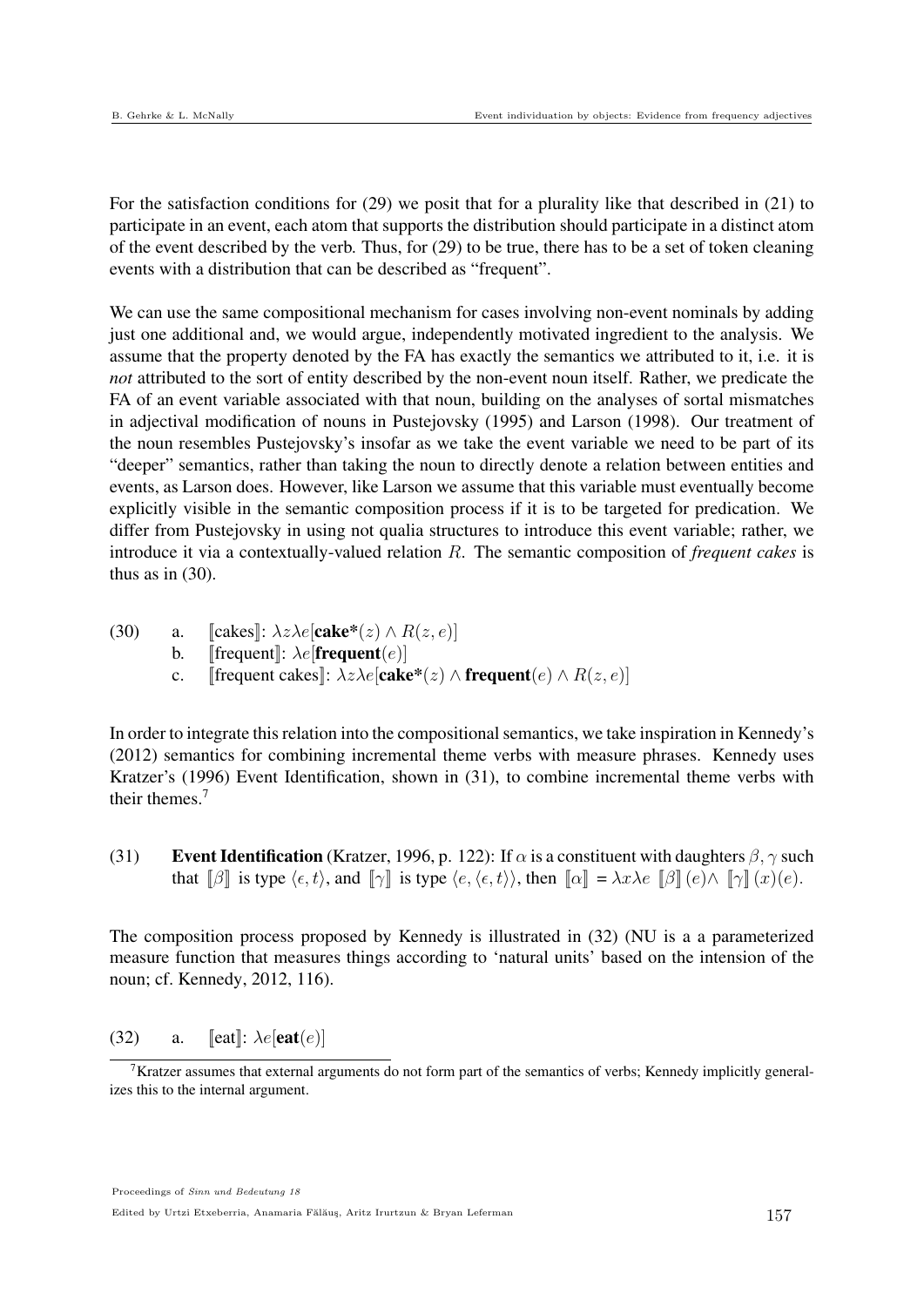- 
- b. [[ten dumplings]:  $\lambda x \lambda e$ [**dumpling** $(x) \wedge \text{NU}_\Delta$ (**dumpling** $(x)(e) = 10$ ]<br>c. [[eat ten dumplings]]:  $\lambda x \lambda e$ [**eat** $(e) \wedge$ **dumpling** $(x) \wedge \text{NU}_\Delta$ (**dumpling**)] [[eat ten dumplings]:  $\lambda x \lambda e$ [eat $(e) \wedge$  dumpling $(x) \wedge$  NU<sub>△</sub>(dumpling) $(x)(e) = 10$ ]

Kennedy's use of Event Identification in (32) is strikingly similar to Restrict. The only substantive difference is that instead of treating the verb as selecting for ordered arguments, as Chung and Ladusaw do, Kennedy treats the verb as a simple one-place predicate over events. This suggests a natural generalization of Restrict to all arguments ((33); recall that we "sever" the external argument), so that it can identify the entity-type variable in the verb's denotation  $(y \text{ in } (34a))$  with that contributed by the nominal  $(z \text{ in } (34b))$ . Thus, we end up with the semantics in  $(34c)$ .

(33) a. Generalized Restrict( $\lambda y \lambda e.P(y, e), \lambda z \lambda e'.Q(z, e')) = \lambda y \lambda e[P(y, e) \wedge Q(y, e)]$ 

- (34) a.  $\left[\text{bake}\right]$ :  $\lambda y \lambda e. \text{bake}(y, e)$ 
	- b. [[frequent cakes]:  $\lambda z \lambda e$ [cake\*(z)  $\wedge$  frequent(e)  $\wedge R(z, e)$ ]<br>c. [bake frequent cakes]:  $\lambda u \lambda e$ [bake(u, e)  $\wedge$  cake\*(u)  $\wedge$  freq
	- [bake frequent cakes]]:  $\lambda y \lambda e$ [**bake**(y, e) ∧ **cake\***(y) ∧ **frequent**(e) ∧  $R(y, e)$ ]

When R is valued as the thematic role borne by y in  $e$  and the verb satisfies AEEM, the adverbial reading will arise: The event described in (34c) is a plurality with atomic subevents of baking one cake individuated by the atomic subparts of the plurality described by *cakes*. The distribution of this plurality of events is described by the FA. If  $R$  is given some other value or the event arguments are not identified, some other interpretation (perhaps as in *Sue read a daily newspaper*) or anomaly will result.

What we have, in essence, is a generalized operation that allows the nominal to restrict the identity both of the theme participant and the overall event being described. While not formally identical to any previously proposed semantic incorporation operation, it clearly bears the hallmark of incorporation, namely the failure of the nominal to saturate the verb's internal argument. The fact that the construction belongs to the family of incorporation constructions helps explain the stereotypicality condition, as such conditions are often associated with incorporation. We can implement this condition as a felicity condition on the use of VPs generated by Generalized Restrict.

Though we have taken inspiration in Kennedy's analysis of measure phrase-modified incremental themes, we should emphasize exactly what the similarity consists in and insist that there is also one important difference. The similarity lies in the fact that information within the nominal about how the participants it picks out are individuated is used to provide information about how the events they participate in are individuated. The difference is that, as far as we know, there is no stereotypicality condition associated with incremental theme constructions involving measure phrases.<sup>8</sup>

<sup>&</sup>lt;sup>8</sup>It is less clear to us whether one can say that Kennedy's analysis amounts to an incorporation analysis of the nominal. On the one hand, he treats the nominal as a first-order relation, rather than as quantificational or referential; in this respect, the nominal is similar to incorporated nominals. On the other, since the verb is treated as a simple one-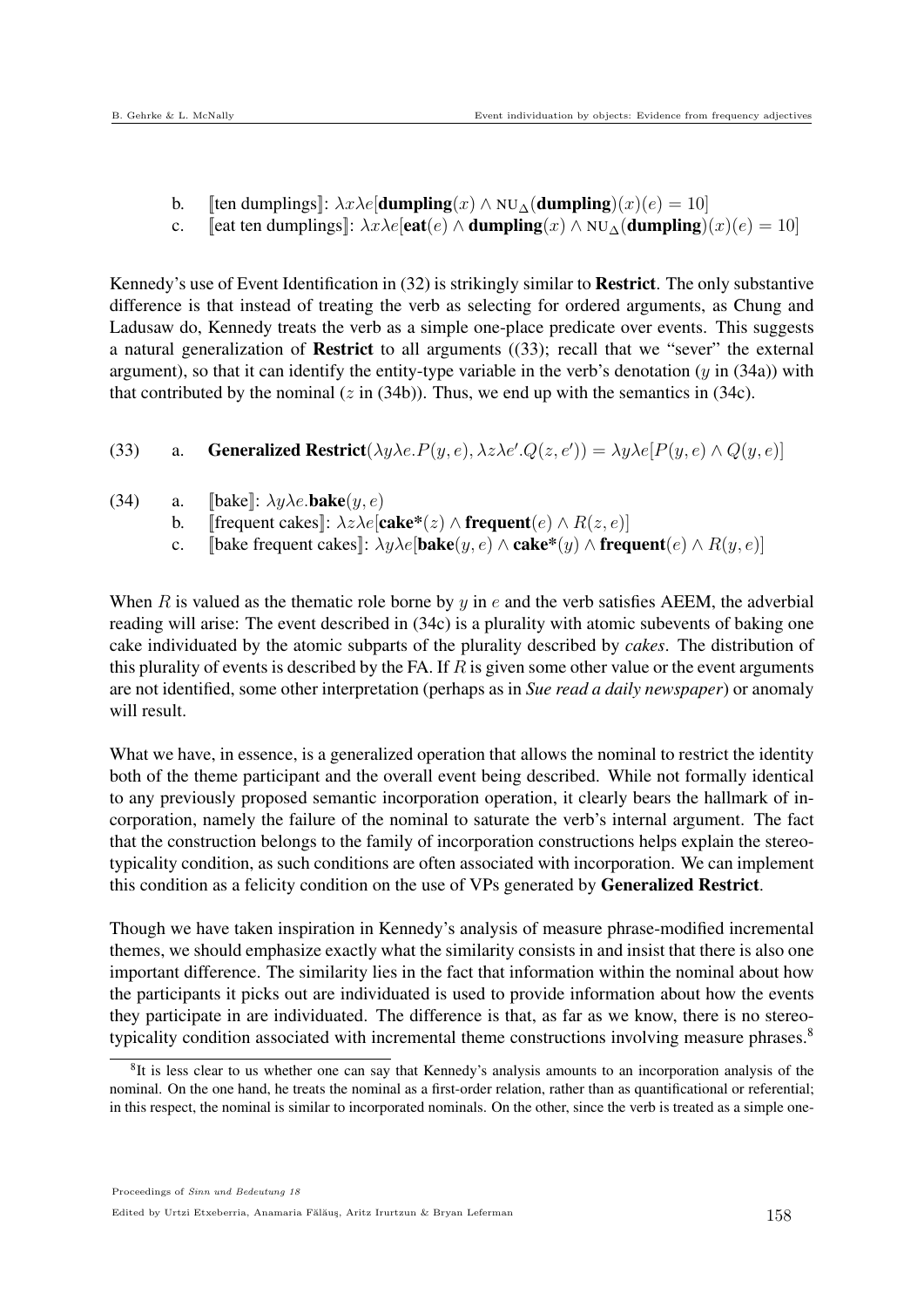This leads us to a final, and more general reflection: Why would this use of FAs with non-event nominals require semantic incorporation and the corresponding satisfaction of a stereotypicality condition?

Incorporation constructions are well known to frequently impose "typicality" conditions (see Carlson, 2006, for a review). In this context Carlson (2006, 46) notes:

"There are, logically speaking, a number of different types of restrictions that we might be dealing with, and possibly more than one might be at work at the same time in any given language."

We suspect that in the case of the use of temporal FAs with non-event nouns, the restriction is related to categorization.<sup>9</sup> Our development of this idea builds on observations made in Dowty (2000) about the so-called *swarm* alternation, illustrated in (35).

- (35) a. (Many) bees swarmed in the garden.
	- b. The garden swarmed with (\*many) bees.

The locative subject variant of the construction in (35b) requires a bare plural complement to the preposition *with*. Though Dowty did not consider this possibility, it seems highly likely that an incorporation analysis of this PP complement is called for (see Puig-Waldmüller, 2008, for a different sort of construction involving semantic incorporation of a PP complement). Such an analysis would fit well with another fact about the construction in (35b), namely that the VP has to describe 'perceptually simple' events with a sufficiently broad distribution over the location. In connection to this, Dowty (2000, 122) observes:

"[Lexical constructions like the *swarm* construction] denote not just any classes of things or actions, but classes which are relevant for purposes of human activities, e.g. ascribing causation relations and making other generalizations. [... The *swarm* construction] ascribes an abstract property (expressed by the predicate) to a Location (denoted by the subject NP): the property a place or space has when it is 'characterized' by an activity taking place within it – that is, when the extent, intensity, frequency and/or perceptual salience of this activity [...] is sufficient to categorize the Location in a way that is relevant for some purpose in the current discourse."

place predicate of events, the issue of a choice between restriction vs. saturation does not even arise. While one might reasonably conclude that if there is no possibility of saturation, there must be restriction, it is not entirely obvious to us that this conclusion is correct. Unfortunately we must leave further investigation of this issue for the future.

<sup>9</sup>Another, somewhat different example of a language-specific restriction on incorporation that is sensitive to categorization can be found in the "potentially characterizing" condition on the use of bare (numberless) nouns in Spanish and Catalan (Espinal and McNally, 2011).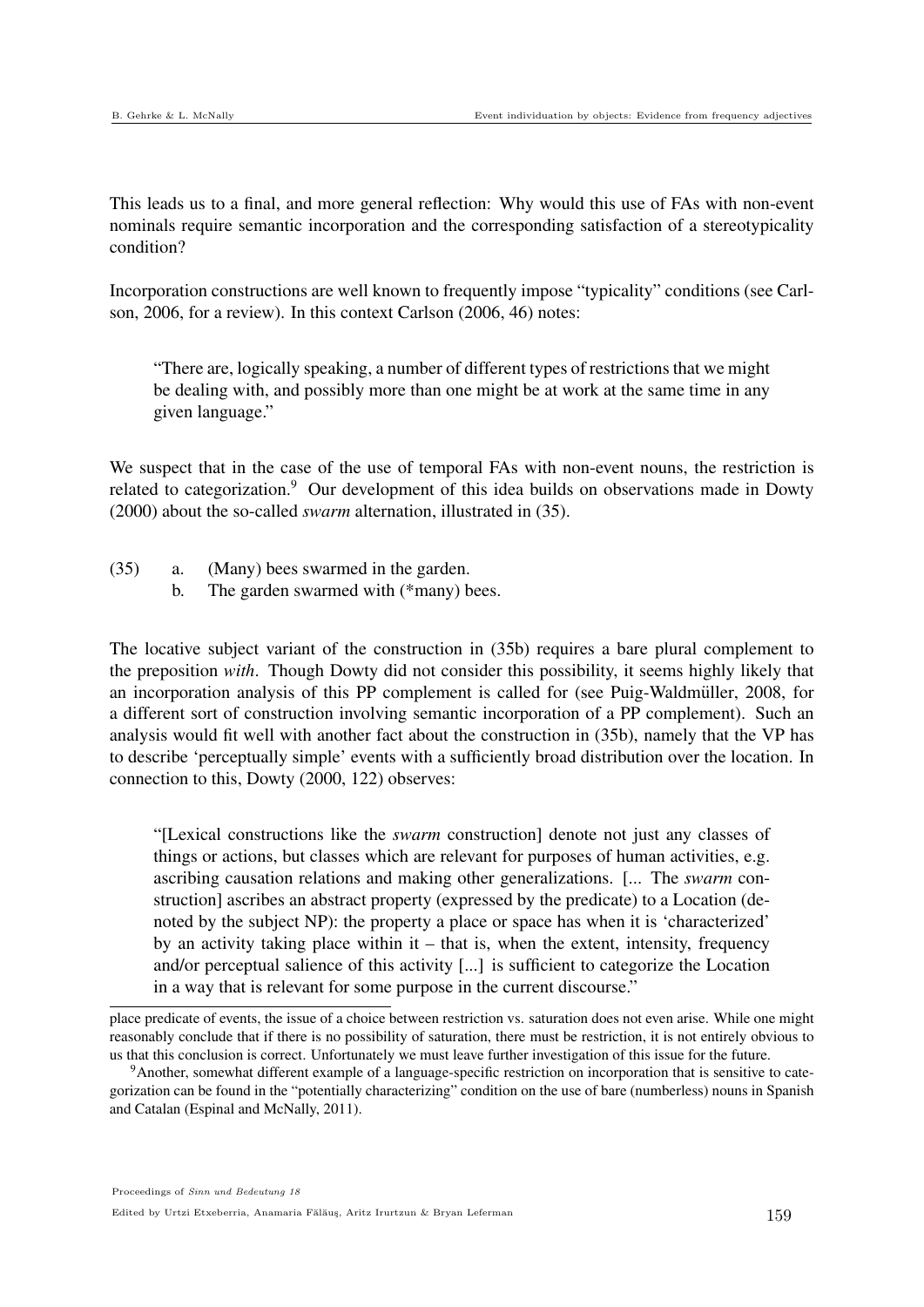Dowty's point in this discussion was that the *swarm* alternation was not a strictly syntactic phenomenon, but that it correlated with subtle pragmatic differences that serve a specific communicative purpose. Similar remarks can be made about other sorts of incorporation constructions.

The conditions on the locative subject variant of the *swarm* construction are strikingly reminiscent of the uniformity and stereotypicality conditions on the VPs containing temporal FAs we have discussed in this paper. Imagine that it is the case that there are frequently occurring events of Marta baking batches of cookies during the winter months. Depending on the rhetorical structure of the discourse in which we want to report this information, we might choose to use (36a) or (36b).

- (36) a. Marta baked frequent batches of cookies.
	- b. Frequently, Marta baked batches of cookies.

However, we also would want to ensure that whether we choose (36a) or (36b), the proposition describes the same basic distribution of eventualities. It is the AEEM that guarantees this semantic equivalence.

Obviously, the choice in (36) is not between two argument alternations for a single verb, but rather between an adjectival vs. adverbial modification strategy. Nonetheless, it is likely that existence of these alternatives facilitates much the same pragmatic distinction as the *swarm* alternation, namely that of presenting a distributed set of eventualities as a property characteristic of the subject vs. as something else, for example, as characteristic of a topic time (Klein, 1994).

The stereotypicality condition for purposes of categorization and similar restrictions of the sort Carlson had in mind are found with various phenomena that are restricted to the VP level. As a rule, when these conditions are associated with a construction, we find alternative competing strategies to describe the activity in question (of the sort in (35) or in (36)) where no such condition applies. These include, for example, constructions involving weak (in)definites (as opposed to strong ones) (Carlson, 2003; Carlson et al., 2006; Aguilar Guevara and Zwarts, 2011), adjectival passives in German (which 'compete' with verbal passives) (Gehrke, to appear), so-called P-drop in Greek (which 'competes' with full-blown PP structures) (Gehrke and Lekakou, 2013), and the so-called general-factual meaning of the Russian imperfective aspect (which 'competes' with the perfective aspect) (Mueller-Reichau, to appear). Mueller-Reichau, for instance, argues that the use of Russian factual imperfectives to refer to a completed event is characterized by a marked information structure which the competing construction with the perfective aspect does not have. All of these constructions point to the importance of understanding the roles that information structure and rhetorical structure play in the choice of one or the other strategy when more than one is available.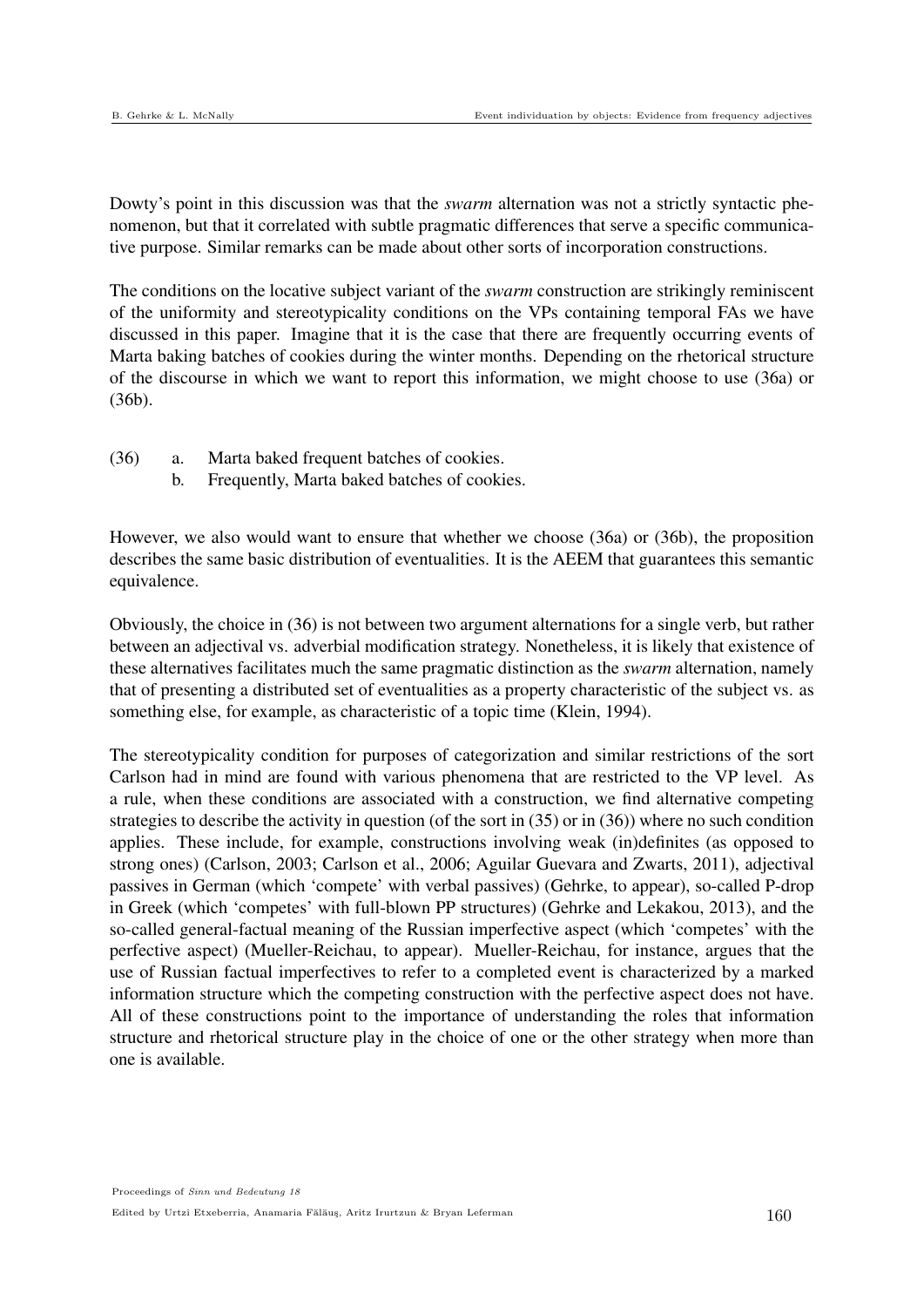## 4. Conclusions

In this paper, we have addressed a systematic exception to the generalization that temporal FAs have to combine with event nouns in order to allow an adverbial paraphrase. We argued that the adverbial reading in these exceptional cases requires that the events described be uniquely individuated by the FA-modified argument, have a uniform structure, and describe stereotypical activities; it further requires the FA-modified nominal to be plural. We have proposed that semantic composition proceeds via semantic incorporation, implemented via a rule of generalized Restrict. Thus, the facts were easily accommodated, requiring no change in the analysis of temporal FAs that we have independently argued for.

Our analysis points to an important similarity between semantic incorporation and Event Identification as used by Kennedy (2012) to account for the way measure phrases in nominals measure out events. In so doing, it reveals something deeply common in the way FAs and measure phrases in nominals effect distribution and measurement, respectively, over events. It also reveals that, alongside already recognized structural resources such as argument alternations and the possibility for representing participants with non-referring expressions, natural language can also avail itself of nominally-embedded temporal expressions to help fulfill the general pragmatic function associated with incorporation.

## References

- Aguilar Guevara, A. (2013). Weak nouns, weak verbs, and stereotypicality. Paper presented at the DGfS workshop Syntax and Semantics of Pseudo-Incorporation, Potsdam, March 2013.
- Aguilar Guevara, A. and J. Zwarts (2011). Weak definites and reference to kinds. In N. Li and D. Lutz (Eds.), *Proceedings of SALT 20*, pp. 179–196. eLanguage.
- Bolinger, D. (1967). Adjectives in English: Attribution and predication. *Lingua 18*, 1–34.
- Carlson, G. (2003). Weak indefinites. In M. Coene and Y. D'Hulst (Eds.), *From NP to DP: On the Syntax and Pragma-Semantics of Noun Phrases*, pp. 195–210. Amsterdam: John Benjamins.
- Carlson, G., R. Sussman, N. Klein, and M. Tanenhaus (2006). Weak definite noun phrases. In C. Davis, A. Deal, and Y. Zabbal (Eds.), *Proceedings of NELS 36*, pp. 179–196. Amherst, MA: GLSA.
- Carlson, G. N. (2006). The meaningful bounds of incorporation. In S. Vogeleer and L. Tasmowski (Eds.), *Non-Definiteness and Plurality*, pp. 35–50. Amsterdam: John Benjamins.
- Chung, S. and W. Ladusaw (2003). *Restriction and Saturation*. Cambridge, MA: MIT Press.
- Dayal, V. (2003). A semantics for pseudo-incorporation. Ms, Rutgers University.

Edited by Urtzi Etxeberria, Anamaria Fălăuş, Aritz Irurtzun & Bryan Leferman 161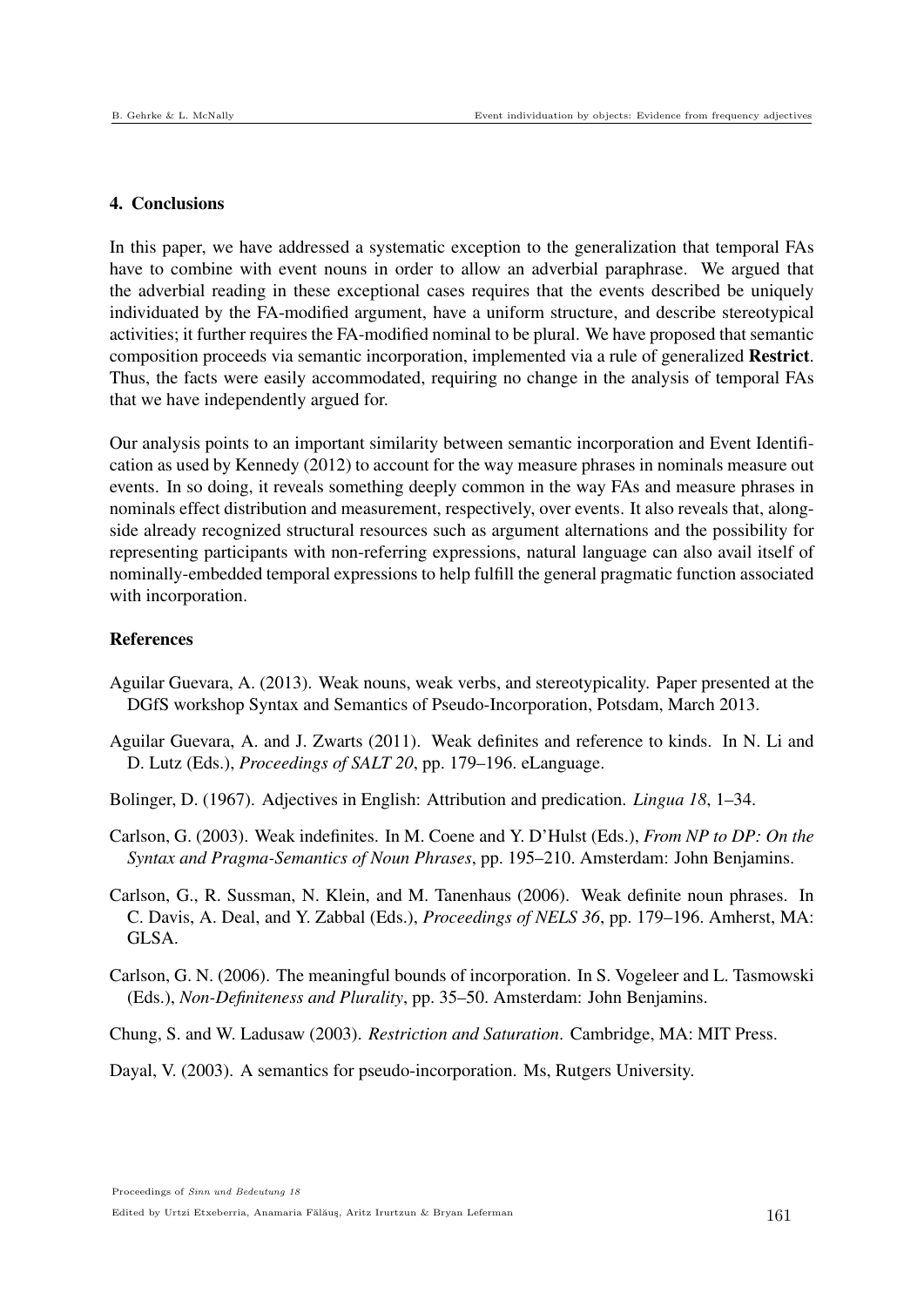- Dayal, V. (2011). Hindi pseudo-incorporation. *Natural Language and Linguistic Theory 29.1*, 123–167.
- Dowty, D. (2000). 'The garden swarms with bees' and the fallacy of 'argument alternation'. In Y. Ravin and C. Leacock (Eds.), *Polysemy: Theoretical and Computational Approaches*, pp. 111–128. Oxford: Oxford University Press.
- Espinal, M. T. and L. McNally (2011). Bare nominals and incorporating verbs in Spanish and Catalan. *Journal of Linguistics 47*, 87–128.
- Farkas, D. and H. de Swart (2003). *The Semantics of Incorporation: From Argument Structure to Discourse Transparency*. Stanford, CA: CSLI Publications.
- Gehrke, B. (to appear). Adjectival participles, event kind modification and pseudo-incorporation. *Natural Language and Linguistic Theory*.
- Gehrke, B. and M. Lekakou (2013). How to miss your preposition. *Studies in Greek Linguistics 33*, 92–106.
- Gehrke, B. and L. McNally (2011). Frequency adjectives and assertions about event types. In E. Cormany, S. Ito, and D. Lutz (Eds.), *Proceedings of SALT 19*, pp. 180–197. eLanguage.
- Gehrke, B. and L. McNally (2012). Frequency adjectives as distributional modifiers. Submitted.
- Kennedy, C. (2012). The composition of incremental change. In V. Demonte and L. McNally (Eds.), *Telicity, Change, State: A Cross-Categorial View of Event Structure*, pp. 103–121. Oxford: Oxford University Press.
- Klein, W. (1994). *Time in Language*. London: Routledge.
- Kratzer, A. (1996). Severing the external argument from the verb. In J. Rooryck and L. Zaring (Eds.), *Phrase Structure and the Lexicon*, pp. 109–137. Dordrecht: Kluwer.
- Krifka, M. (1989). Nominal reference, temporal constitution, and quantification in event semantics. In R. Bartsch, J. van Benthem, and P. van Emde Boas (Eds.), *Semantics and Contextual Expression*, pp. 75–115. Dordrecht: Foris.
- Larson, R. (1998). Events and modification in nominals. In D. Strolovitch and A. Lawson (Eds.), *Proceedings of SALT 8*, pp. 145–168. Ithaca, NY: CLC Publication.
- Link, G. (1983). The logical analysis of plurals and mass terms: A lattice-theoretic approach. In R. Bäuerle, C. Schwarze, and A. von Stechow (Eds.), *Meaning, Use, and Interpretation*, pp. 302–323. Berlin: de Gruyter.
- McNally, L. (1995). Bare plurals in Spanish are interpreted as properties. In G. Morrill and R. Oerhle (Eds.), *Formal Grammar*, Barcelona, pp. 197–212.

Proceedings of Sinn und Bedeutung 18

Edited by Urtzi Etxeberria, Anamaria Fălăuş, Aritz Irurtzun & Bryan Leferman 162